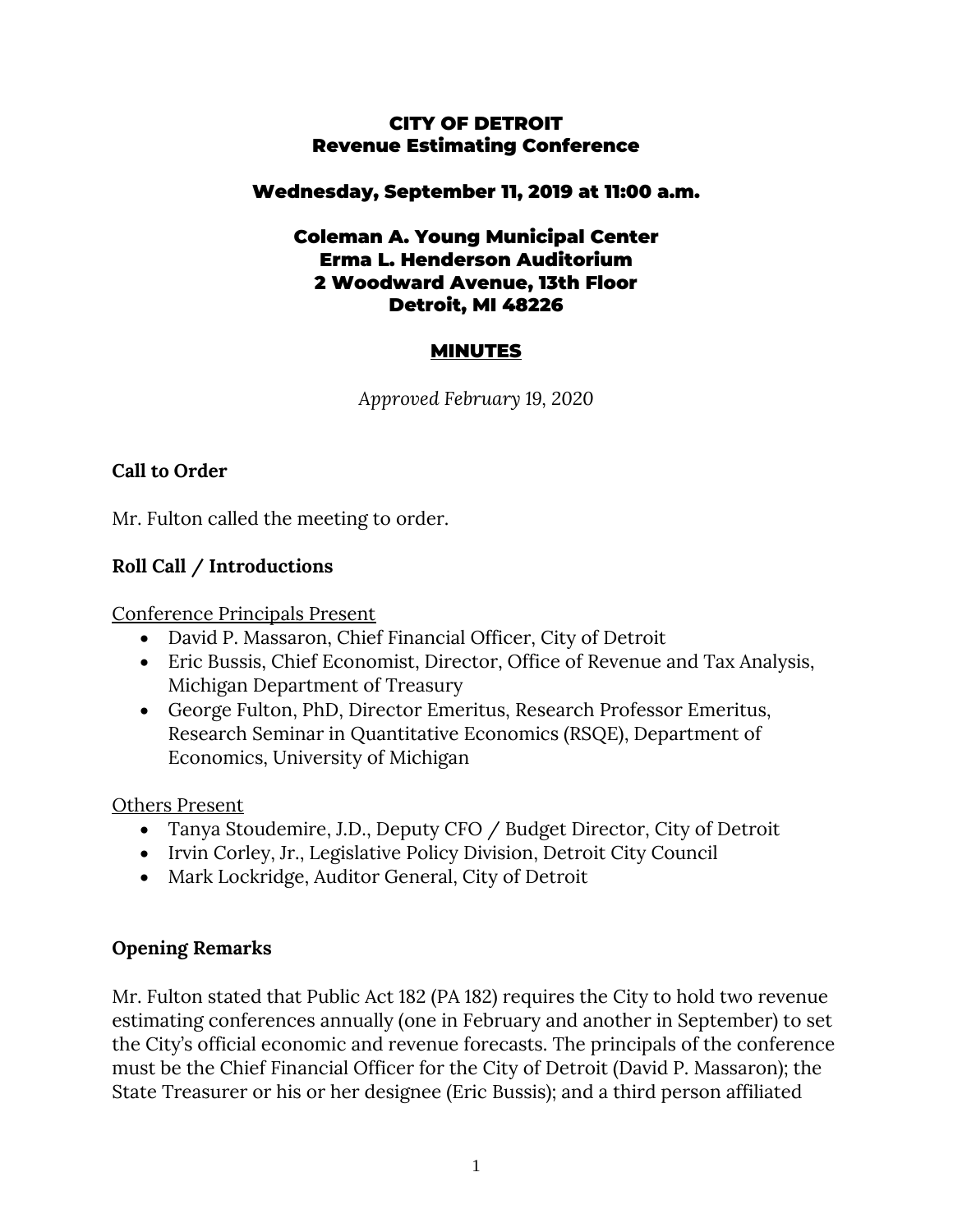with a public entity with experience in economic forecasting and revenue projection (George Fulton).

He noted the revenue estimates approved today will set the revenues the City uses to begin developing the FY 2021 budget and FY 2021–24 Four Year-Financial Plan. Mr. Massaron also reported the City began its partnership this summer with the State's three public research universities (University of Michigan, Michigan State University, and Wayne State University) to develop Detroit-specific economic data and forecasts.

## **Old Business**

*Approval of Proposed Minutes from the February 2019 Revenue Estimating Conference*

Motion made to approve the proposed minutes of the February 2019 Revenue Estimating Conference as presented. Motion moved and supported, the Conference approved the minutes of the February 2019 Revenue Estimating Conference as presented.

# **Presentations**

- 1. Mr. Massaron, Mr. Bussis, and Mr. Fulton provided an overview of the local, state, and national context for the economic and revenue forecast.
- 2. Ms. Stoudemire presented the City's proposed September 2019 revenue estimates.
- 3. The Conference principals made additional comments, and Ms. Stoudemire responded to their questions on the revenue forecast. Christa McLellan (Deputy CFO / Treasurer, City of Detroit), Steven Watson (Deputy Budget Director, Office of Budget, City of Detroit), and Evan Cunningham (Economist, Office of Budget, City of Detroit) responded to additional questions and comments.
- 4. Mr. Corley and Mr. Lockridge provided additional remarks.

### **Public Comment**

Daniil Manaenkov, PhD, US Forecasting Specialist, Research Seminar in Quantitative Economics (RSQE), Department of Economics, University of Michigan, provided comment on potential data source options for Property Tax forecasting.